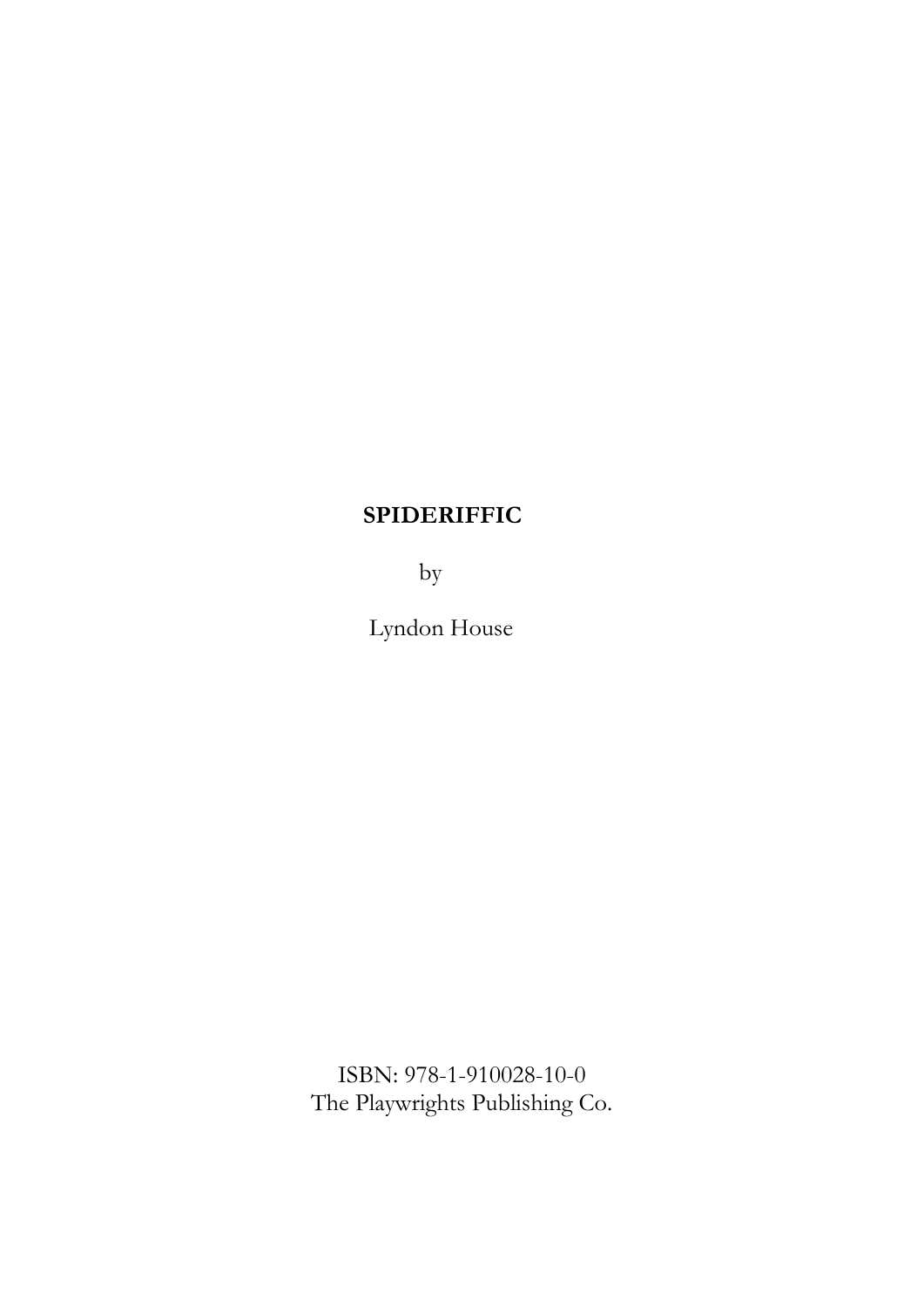Performances or readings of this play may not legally take place before an audience without a licence obtainable on application to:

> The Playwrights Publishing Co., 70 Nottingham Road, Burton Joyce, Nottingham, U.K., [44] (0)1159-313356 playwrightspublishingco@yahoo.com

To avoid possible disappointment, application should be made, preferably in writing, as early as possible, stating: -

- (i) Name and address of applicant
- (ii) Name and address of Society;
- (iii) Name and address of theatre or hall where performance(s) would be held;
- (iv) Times and dates of performances.

A fee will be charged for this licence which must be paid prior to the first performance otherwise the licence is automatically cancelled and the performance becomes illegal.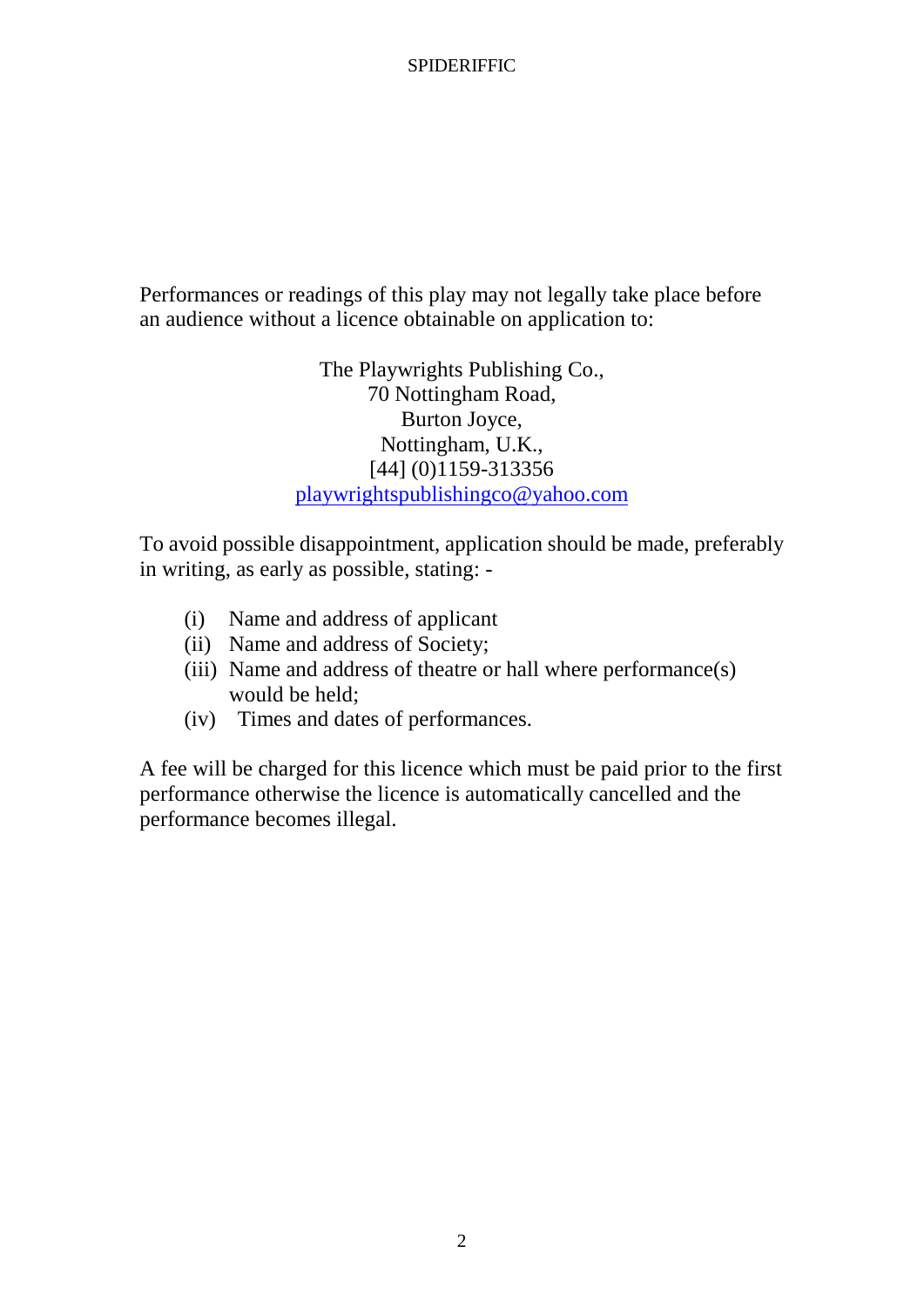# **CAST**

|                          | BELLA Miners widow from the Welsh valleys; A<br>joker who enjoys winding up Sophia.                     |
|--------------------------|---------------------------------------------------------------------------------------------------------|
|                          | SOPHIARetired actress; Fragrant and flowery.                                                            |
|                          | lost all grip on reality.                                                                               |
|                          | JULIAUnmarried and desperate; Attractive but<br>tries too hard.                                         |
|                          | BERTIEEx-Army; Stiff upper lip, stiff upper<br>everything.                                              |
|                          | in reality a cold-blooded killer.                                                                       |
|                          | SGT DODDEStaggeringly incompetent malapropism<br>strewn detective, who takes himself very<br>seriously. |
|                          | MISS ENDERBY Choir mistress who was educated at<br>Cheltenham Ladies College.                           |
|                          |                                                                                                         |
|                          | DAN Stone deaf old dodderer.                                                                            |
| ELEANOR In awe of Celia. |                                                                                                         |

Set: The lounge of a retirement home. Sofa, easy chair, cupboard and card table with three chairs minimum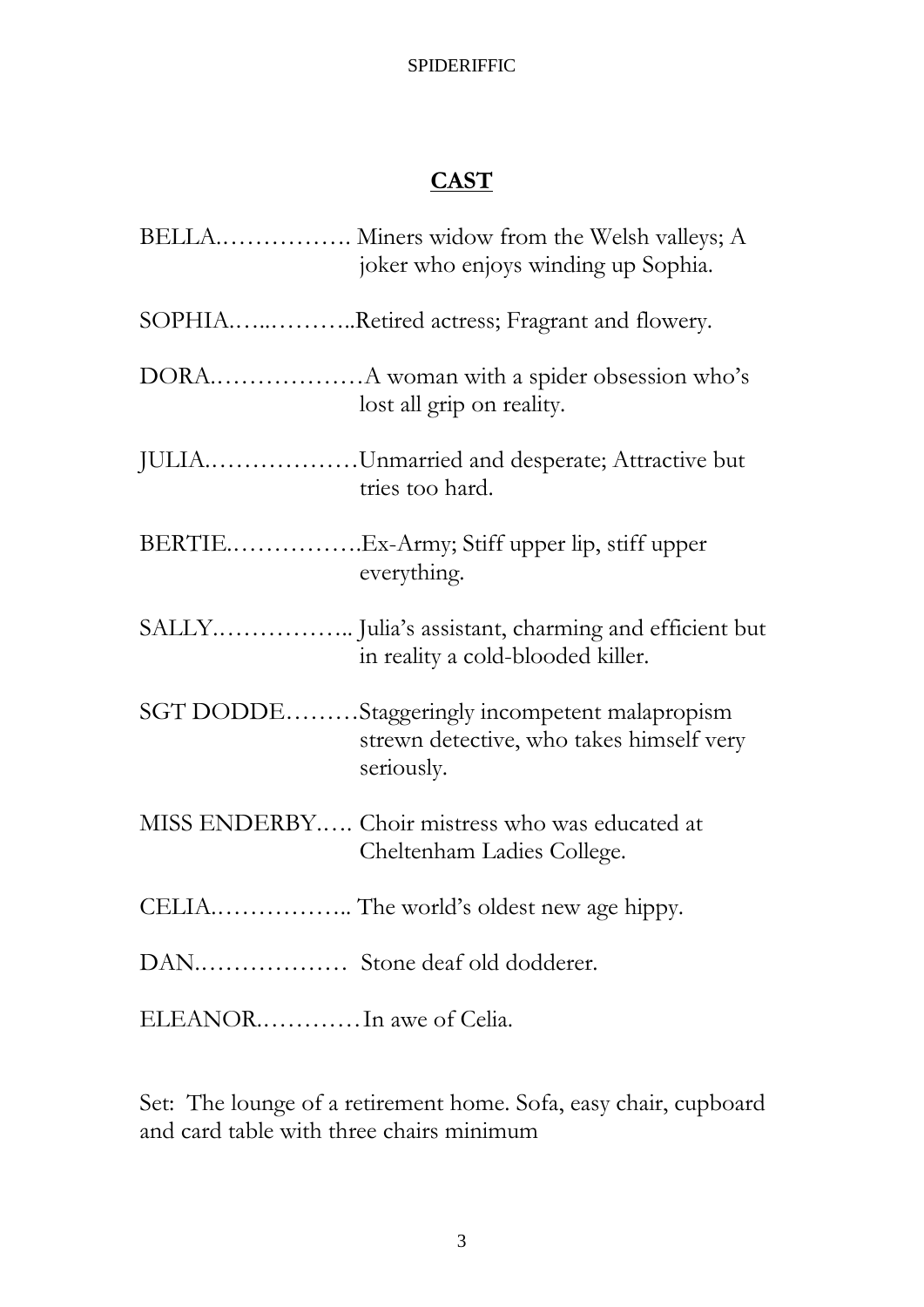### ACT ONE

(Scene opens. Three women... Dora Bella and Sophia are seated at the table, playing cards. Dan, Eleanor and Celia are seated on sofa/chairs. Dan is asleep)

Bella: Your turn to open, Sophia.

Sophia: Alright I'm thinking… Dora… Is Mr. Bun the baker at home?

Dora: No dear.

Sophia: Oh bother

Bella: Just a minute...I haven't got Mr. Bun, and unless you're deliberately trying to throw the game, you haven't got him....So that means....Dora?

Sophia: Oh really Dora. You must learn to play without cheating.

Dora: I wasn't cheating. Our baker's name is Dawson, not Bun.

Bella: No Dora, love...We talked about this. It's a game, remember? Make believe?

Dora: What do you mean? Our baker isn't really called Dawson?

Bella: Yes…But not in the game…In the game he's called… It doesn't matter.

Sophia: (Standing up) Oh, I'm too excited to play cards, anyway. Just think, Her Majesty the Queen is coming to visit here, at Greenbriar... I haven't been this excited since that opening night with Olivier at the Adelphi.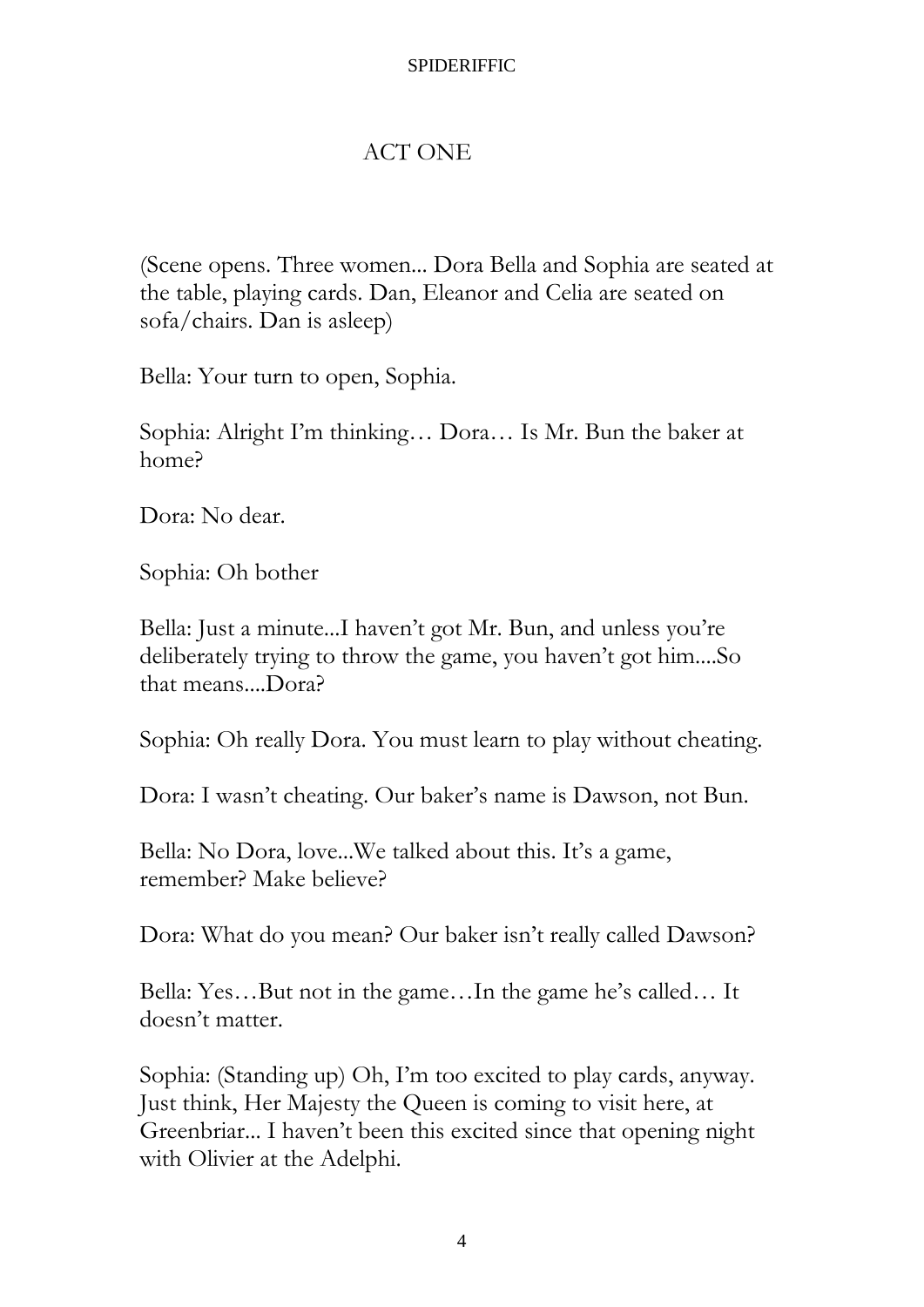Bella: Isn't that the night you ran out of Raspberry Ripple?

Sophia: Ha, ha, ha...You must be careful with that tongue of yours, Bella. You might cut yourself. Anyway, I'm not reacting to your poisonous barbs. The Queen is coming to visit, and I will be presenting the bouquet.

Bella: (Standing up) Just a minute. Who said that you would be presenting it?

Sophia: Oh, come along dear, it's obvious. It has to be me.

Dora: Is Miss Stitch the tailor's daughter at home?

Bella: You listen to me, Sophia Rawnsley, I'm sick of you lording it over us. You are not presenting the bouquet, I am.

Sophia: You? Please.... How can it possibly be you?

Bella: Why not me?

Sophia: Well, for a start, Her Majesty is so cosmopolitan. She's been to so many countries. You are just a citizen of Pontgwyngerlais....Whereas I am a citizen of the world.

Dora: Is Mr. Bone the Butcher at home?

Sophia: It must be me.

Dora: Are you Mr. Bone the Butcher dear?

Sophia: Oh shut up Dora.

Bella: (To Sophia) I can just imagine you... Crawling... Your Majesty. I've appeared on the stage with Olivier, you know. (Yawns) And I was also in Tenko, on the telly... Big deal.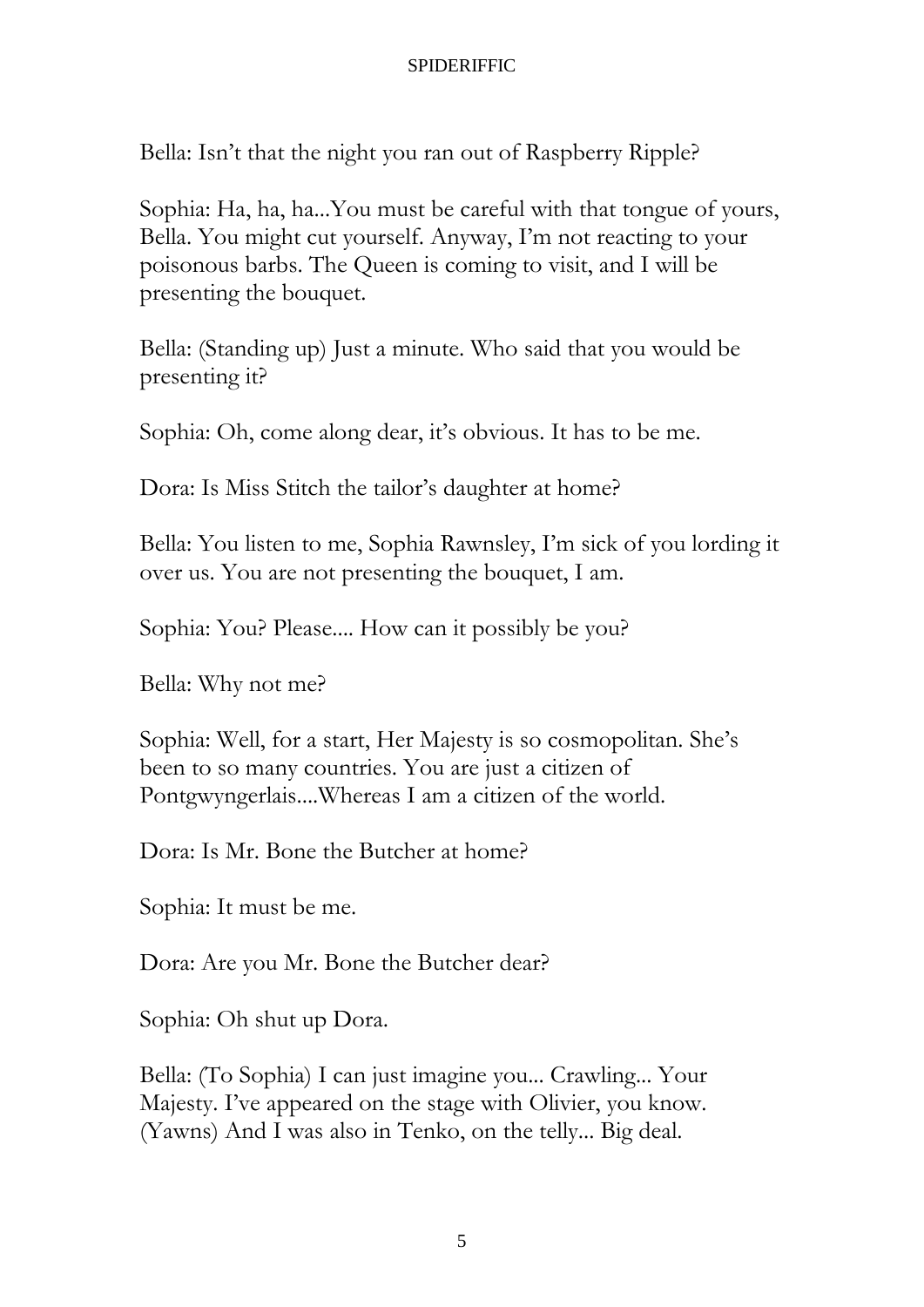Sophia: How dare you. That part in Tenko was central to the whole thing.

Bella: Tenko Tenko Tenko, that's all we get from you. I'm sick of bloody Tenko. And you only played a malaria victim. One line you had... You went Aaargh and died.

Dora: Is Mrs. Double-Cream the Milkman's wife at home?

Bella/Sophia: (In Unison) Shut up Dora.

Sophia: Listen to me, you poisonous harpy, you don't realise the emotion that went into that Aargh... That Aargh spoke volumes. It portrayed all the suffering and despair of those women in the camps.

Bella: Just sounded like someone going Aargh to me.

Sophia: (To Celia) Celia, tell her. I should be the one who presents the bouquet.

Bella: Tell her me Celia.

Celia: Oh, I can't be bothered with your petty squabbles. You know my feelings on royalty, a bunch of useless layabouts. Get rid of them

Sophia: You… Republican

Celia: (Standing. To Eleanor) Come along Eleanor, I feel like the spirits are around about. We might be able to contact Lucifer again.

Eleanor: Oh good. I so enjoyed my last little chat with him… (Calling) Lucifer… Lucifer

(Celia and Eleanor exit right)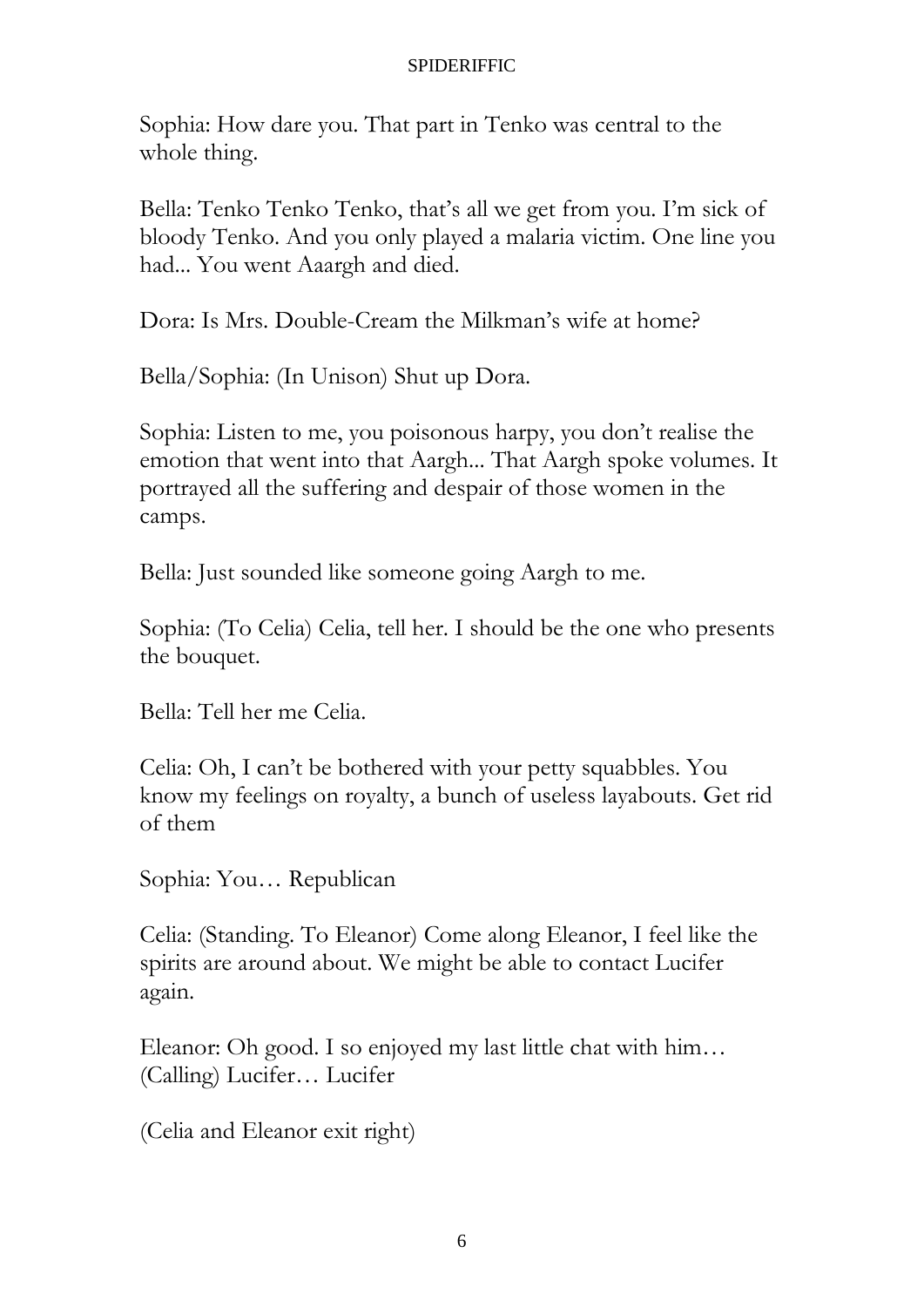Bella: Poor old Eleanor she still misses Lucifer, and Celia's as potty as she is, contacting the spirit world so she can talk to her old cat.

Sophia: Well she did love old Lucifer. We all did.

Bella: Remember when Celia reckoned she could look into the future and I asked her when she first realised she could do it and she said, next week

Sophia: Oh never mind about them (To Dan) Dan, tell her, I should be the one who presents the bouquet to Her Majesty… Dan, wake up.

Dan: (Wakes with a start) What, what was that.

Sophia: Dan, tell her it should be me who presents the bouquet to Her Majesty.

Dan: What?

Sophia: (Shouting) It should be me who presents the bouquet… You know... To the Queen?

Dan: (Looking at watch) Half past ten.

Bella : No Dan, the bouquet, you know, the Queen… Never mind.

Dan: (Starts biting on orange then holds it up) I can't start my orange

Bella: Here let me. (Starts to peel) There

(Dan gets up unsteadily takes orange and exits right)

Bella: Look at him go. You wouldn't believe he's the same age as Cliff Richard, would you?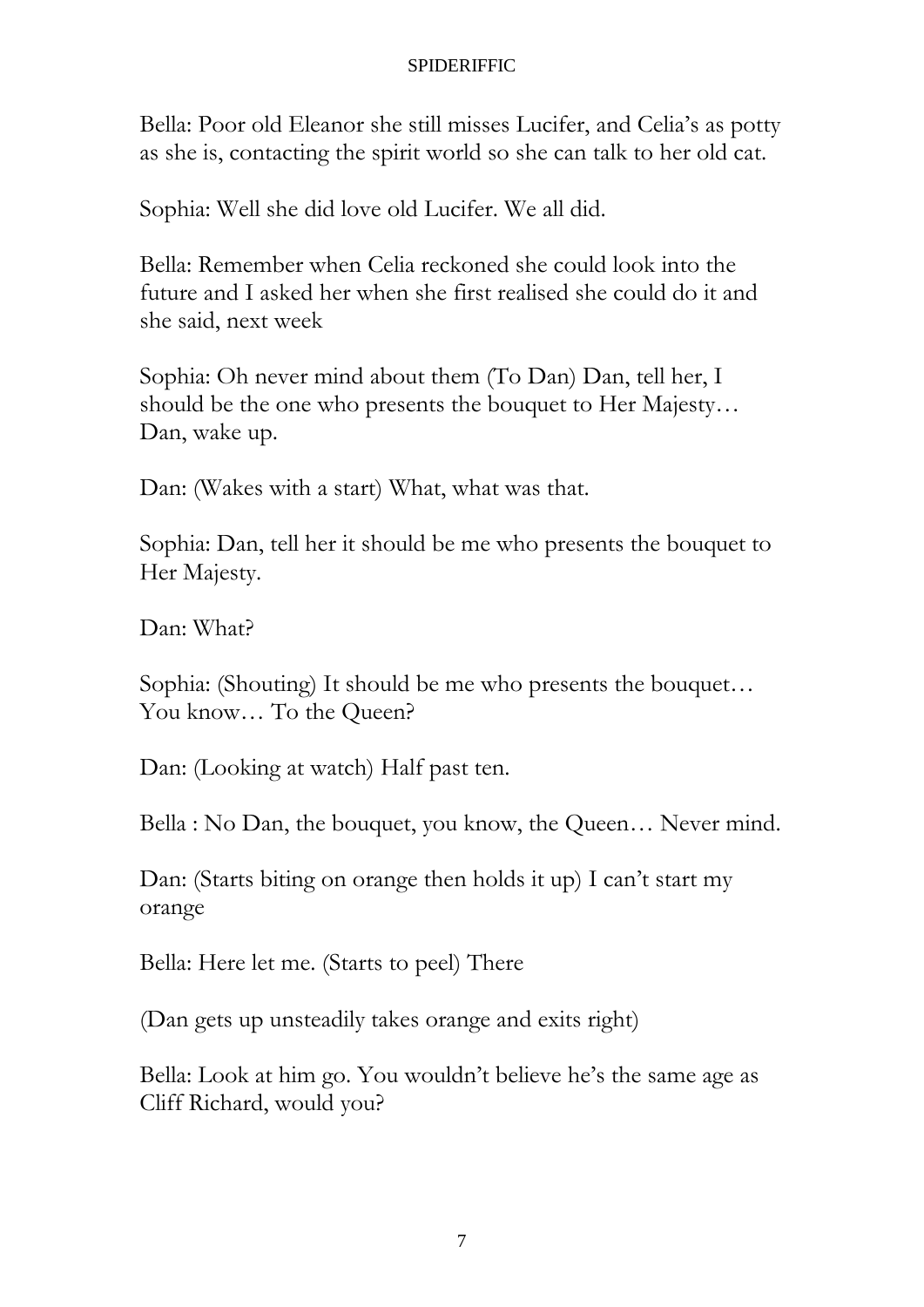Sophia: I hope he doesn't start spitting the pips again. Last time he nearly had poor Eleanor's eye out

Dora: (Stands) Well, if we're not playing anymore, I'm going upstairs. It's time for Norman's breakfast.

(Dora exits left)

Sophia: Every time she mentions Norman, it makes my skin crawl. I don't know how she can stand having him in the bedroom with her, all big and hairy with those staring eyes.

Bella: I know. And the way he eats, slurping on his food. Reminds me of the way my Wilf used to eat his potatoes and meat.

Sophia: Oh please, no... On top of everything else, don't make me picture your Wilf and his potatoes and meat.

Bella: He had spaghetti bolognaise once. We had to redecorate the kitchen.

Sophia: Well there we are then... That's another reason why it should be me who presents the bouquet. I'm more used to that class of people than you. I can communicate with them

Bella: So can I.

Sophia: Oh Bella. Why only last week Daphne Saggers asked you for your opinion on the West Lothian question and you said you didn't think it would be as good as Countdown

Bella: Well I'm only giving her a bunch of flowers. I'll just tell her, her frock looks nice and that'll be it

Sophia: You have to engage her, charm her. Only I can do that

Bella: You couldn't charm a rat up a drainpipe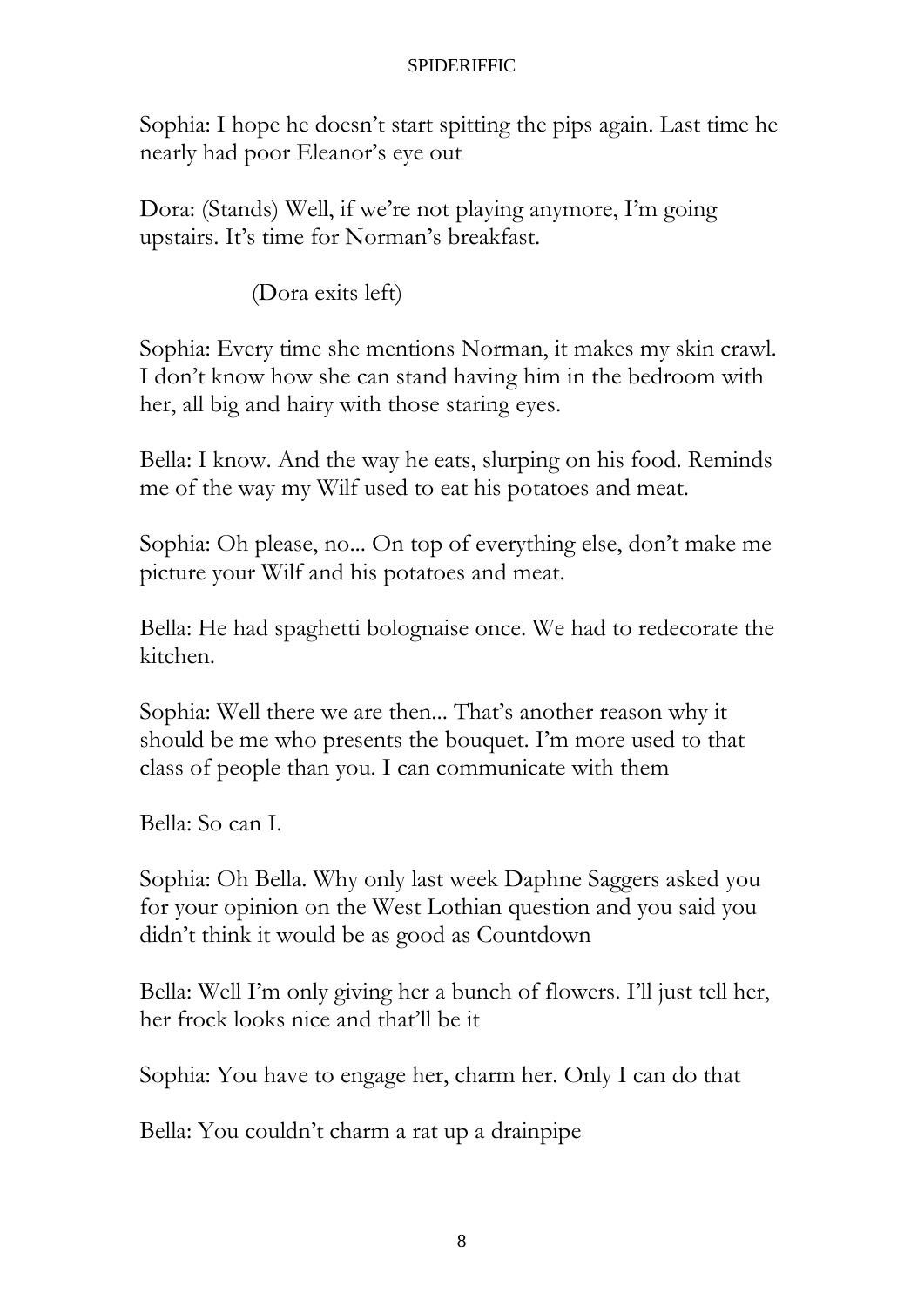Sophia: Well at least I don't think it's charming to chew with my mouth open

Bella: I am presenting that bouquet.

Sophia: No me.

Bella: I can do it better than you.

Sophia: No you can't.

Bella: Yes I can.

(Julia {Ms White} enters left)

Julia: What is all this noise?

Bella: It's her Miss White.

Julia: How many times must I tell you, it's Ms White, not Miss.

Sophia: Ms White. I've just been telling Bella. How it should be me who presents the bouquet to Her Majesty.

Bella: Me

Sophia: No me.

Julia: Quiet... I haven't decided who will present it yet. I might decide to do it myself. Now I must get back to my office. I have a visitor, the Queen's equerry. Now you two behave, or else.

(Julia exits)

Bella: The Queen's equerry? The poor bugger. She'll be all over him like a rash.

Sophia: Really Bella